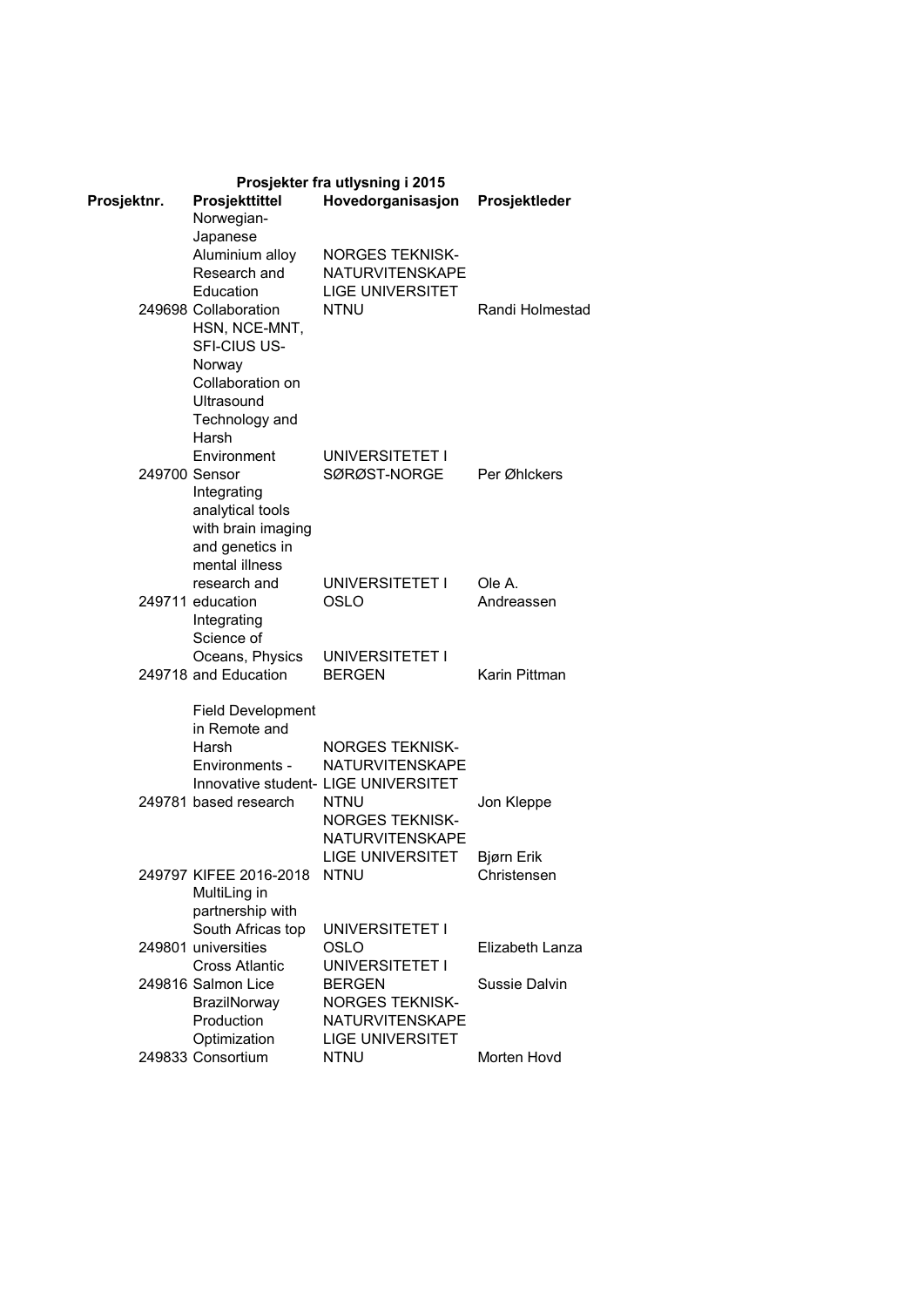|               | PlagPART: A<br>Norwegian-<br>Russian-Chinese<br>research and                                                                                 |                                                                             |                                    |
|---------------|----------------------------------------------------------------------------------------------------------------------------------------------|-----------------------------------------------------------------------------|------------------------------------|
|               | 249839 the study of plague OSLO<br>Designing<br>Information<br>Systems for<br>Strengthening<br><b>Patient Based</b><br>Care in Resource      | training network on UNIVERSITETET I                                         | Nils Chr.<br>Stenseth              |
|               | Constrained<br>249875 Settings<br><b>Trans-Atlantic</b><br>Consortium in                                                                     | UNIVERSITETET I<br>OSLO                                                     | Sundeep Sahay                      |
|               | Computational<br>249885 Neuroscience                                                                                                         | SIMULA RESEARCH<br><b>LABORATORY AS</b><br><b>NORCE</b><br><b>NORWEGIAN</b> | Kimberly McCabe                    |
|               | NorTex Data<br>249909 Science Cluster                                                                                                        | <b>RESEARCH CENTRE</b><br>AS                                                | Fionn Iversen                      |
|               | Partnership<br>between Norway<br>and Japan for<br>excellent<br><b>Education and</b><br>Research in<br>Weather and<br>250135 Climate Dynamics | UNIVERSITETET I<br><b>BERGEN</b>                                            | <b>Thomas Spengler</b>             |
|               | Trans-Atlantic                                                                                                                               | UNIVERSITETET I<br>TROMSØ - NORGES<br><b>ARKTISKE</b>                       |                                    |
|               | 250138 Corpore Sano<br>Bergen-Harvard<br>Cancer Studies: A<br>Partnership for<br>Excellent                                                   | <b>UNIVERSITET</b>                                                          | Dag Johansen                       |
|               | <b>Education and</b><br>250139 Research<br>US-Norwegian<br>collaboration on<br>fluid-consuming                                               | UNIVERSITETET I<br><b>BERGEN</b>                                            | Lars Andreas<br>Akslen             |
|               | transformation<br>250140 processes<br>Sino-Norwegian<br>Partnership on                                                                       | UNIVERSITETET I<br>OSLO<br><b>NORGES TEKNISK-</b><br>NATURVITENSKAPE        | <b>Anders Malthe-</b><br>Sørenssen |
| 250146 Energy | Sustainable                                                                                                                                  | <b>LIGE UNIVERSITET</b><br><b>NTNU</b>                                      | Annemie<br>Wyckmans                |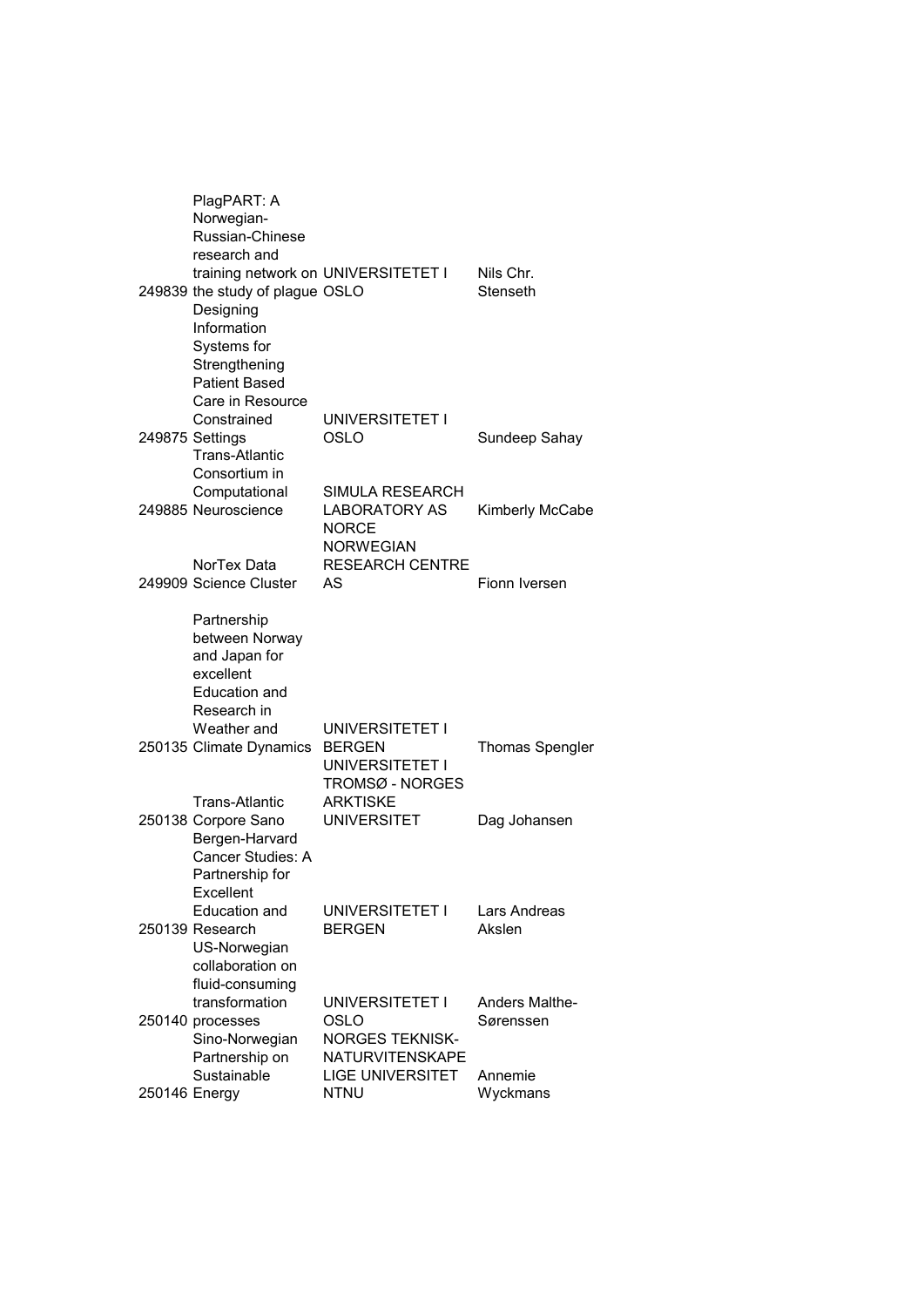|             | Partnership for<br>advanced<br>research and<br>education within<br>carbon storage<br>and enhanced oil<br>recovery between<br>University of<br>250147 Calgary                            | <b>NORGES TEKNISK-</b><br><b>NATURVITENSKAPE</b><br><b>LIGE UNIVERSITET</b><br><b>NTNU</b> | Ole Torsæter           |
|-------------|-----------------------------------------------------------------------------------------------------------------------------------------------------------------------------------------|--------------------------------------------------------------------------------------------|------------------------|
| Prosjektnr. | Prosjekttittel                                                                                                                                                                          | Prosjekter fra utlysning i 2016<br>Hovedorganisasjon                                       | Prosjektleder          |
|             | Sino-Norwegian<br>Alliance in<br>261574 Photovoltaics                                                                                                                                   | UNIVERSITETET I<br>OSLO                                                                    | Andrej Kuznetsov       |
|             | The Oslo-Toronto<br>Alliance in<br>Lifespan Changes                                                                                                                                     |                                                                                            |                        |
|             | in Brain and<br>261577 Cognition<br>Sino-Norwegian<br>International<br>Partnership for<br>Excellent<br>Education and<br>Research on<br><b>High Performance</b><br><b>Computing Data</b> | UNIVERSITETET I<br>OSLO                                                                    | Kristine B.<br>Walhovd |
|             | Science with<br>261599 Supercomputer<br>Nuclear shapes<br>and resonances in                                                                                                             | UNIVERSITETET I<br><b>STAVANGER</b>                                                        | Chunming Rong          |
|             | research and<br>261617 education<br>Canada-Norway                                                                                                                                       | UNIVERSITETET I<br>OSLO                                                                    | Sunniva Siem           |
|             | Partnership in<br>Electrochemical<br>Energy<br>261620 Technologies<br><b>Connecting Fleld</b><br>work and<br>LAboratory<br>experiments to                                               | <b>NORGES TEKNISK-</b><br><b>NATURVITENSKAPE</b><br><b>LIGE UNIVERSITET</b><br><b>NTNU</b> | <b>Frode Seland</b>    |
|             | numerical<br>MOdeling in a<br>changing marine<br>261636 environment<br>The PharmaTox<br>Honours Program                                                                                 | UNIVERSITETET I<br><b>BERGEN</b>                                                           | Øyvind Fiksen          |
|             | in Quantitative Life UNIVERSITETET I<br>261640 Sciences                                                                                                                                 | OSLO                                                                                       | <b>Hedvig Nordeng</b>  |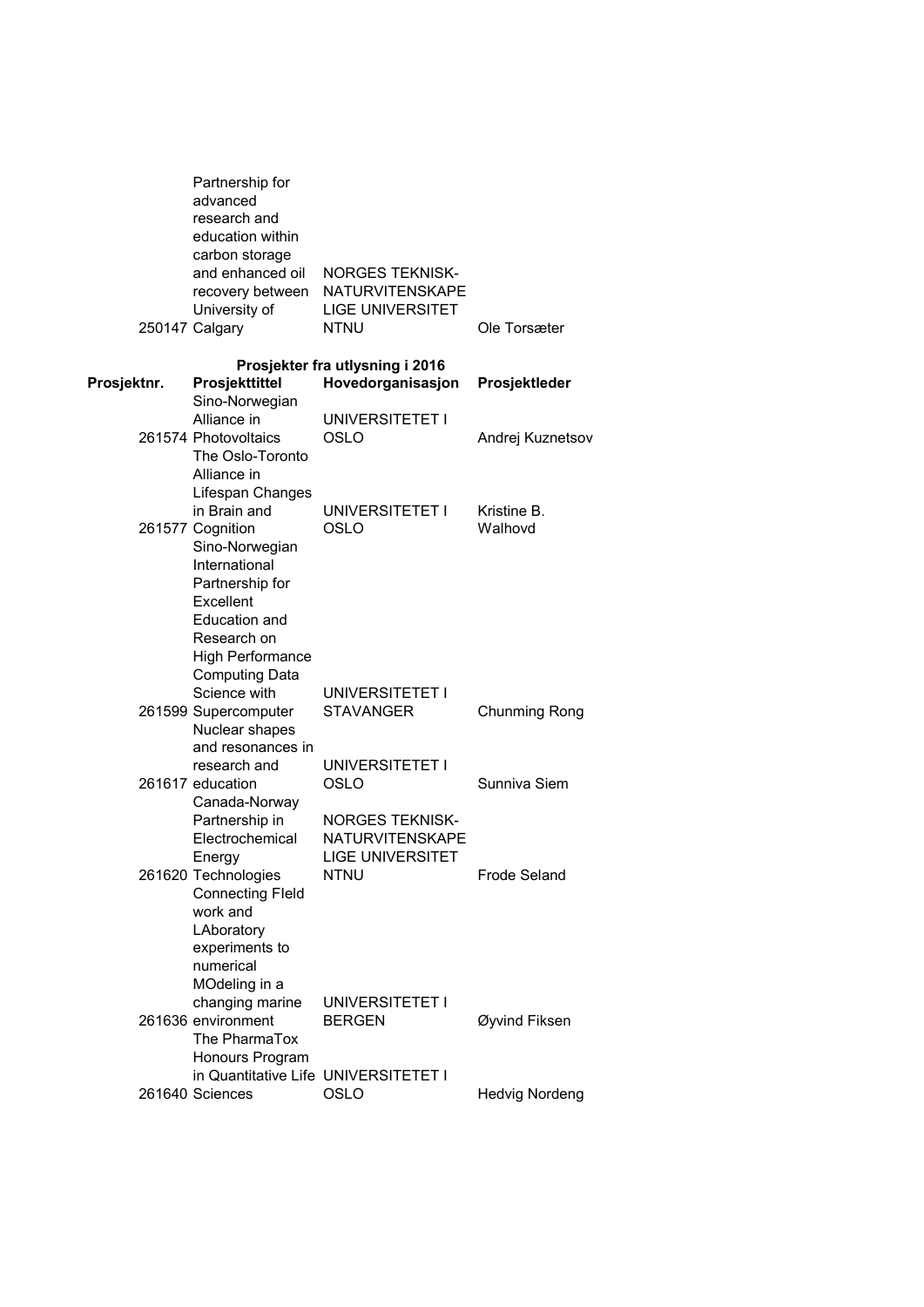| Collaboration on        |                         |                    |
|-------------------------|-------------------------|--------------------|
| Intelligent             | UNIVERSITETET I         |                    |
| 261645 Machines         | OSLO                    | Jim Tørresen       |
| Research and            |                         |                    |
| Education in            |                         |                    |
| Quantitative            |                         |                    |
| Macroeconomics          |                         |                    |
|                         |                         |                    |
| with Focus on           |                         |                    |
| Inequality:             |                         |                    |
| Cooperation             |                         |                    |
| Between UiO,            |                         |                    |
| <b>UPenn</b> and        | UNIVERSITETET I         |                    |
| 261655 UToronto         | OSLO                    | Marcus Hagedorn    |
| Reversing               |                         |                    |
| antimicrobial           | UNIVERSITETET I         |                    |
| 261669 resistance       | OSLO                    | Tone Tønjum        |
| Transnational           |                         |                    |
| Partnership for         |                         |                    |
| Excellent               |                         |                    |
| Research and            |                         |                    |
| <b>Education in Big</b> |                         |                    |
| Data and                | <b>STIFTINGA</b>        |                    |
| Emergency               | <b>VESTLANDSFORSKI</b>  |                    |
| 261685 Management       | NG                      | Rajendra Akerkar   |
| Metal production -      | <b>NORGES TEKNISK-</b>  |                    |
| education,              | <b>NATURVITENSKAPE</b>  |                    |
| competance and          | <b>LIGE UNIVERSITET</b> |                    |
| 261692 research         | <b>NTNU</b>             | Merete Tangstad    |
| International           |                         |                    |
| partnership on          |                         |                    |
| membrane                |                         |                    |
|                         |                         |                    |
| processes in water      |                         |                    |
| treatment for           | NORGES MILJØ- OG        |                    |
| research and            | <b>BIOVITENSKAPELIG</b> |                    |
| educational             | E UNIVERSITET           | Harsha             |
| 261697 excellence       | (NMBU)                  | Ratnaweera         |
|                         |                         |                    |
| International           |                         |                    |
| Partnership for         |                         |                    |
| Research and            |                         |                    |
| <b>Education</b> in     |                         |                    |
| energy efficient        |                         |                    |
| resource utilization    |                         |                    |
| in Food value           |                         |                    |
| chains between          |                         |                    |
| 261709 Norway and India | SINTEF OCEAN AS         | Kristina N. Widell |
|                         |                         |                    |